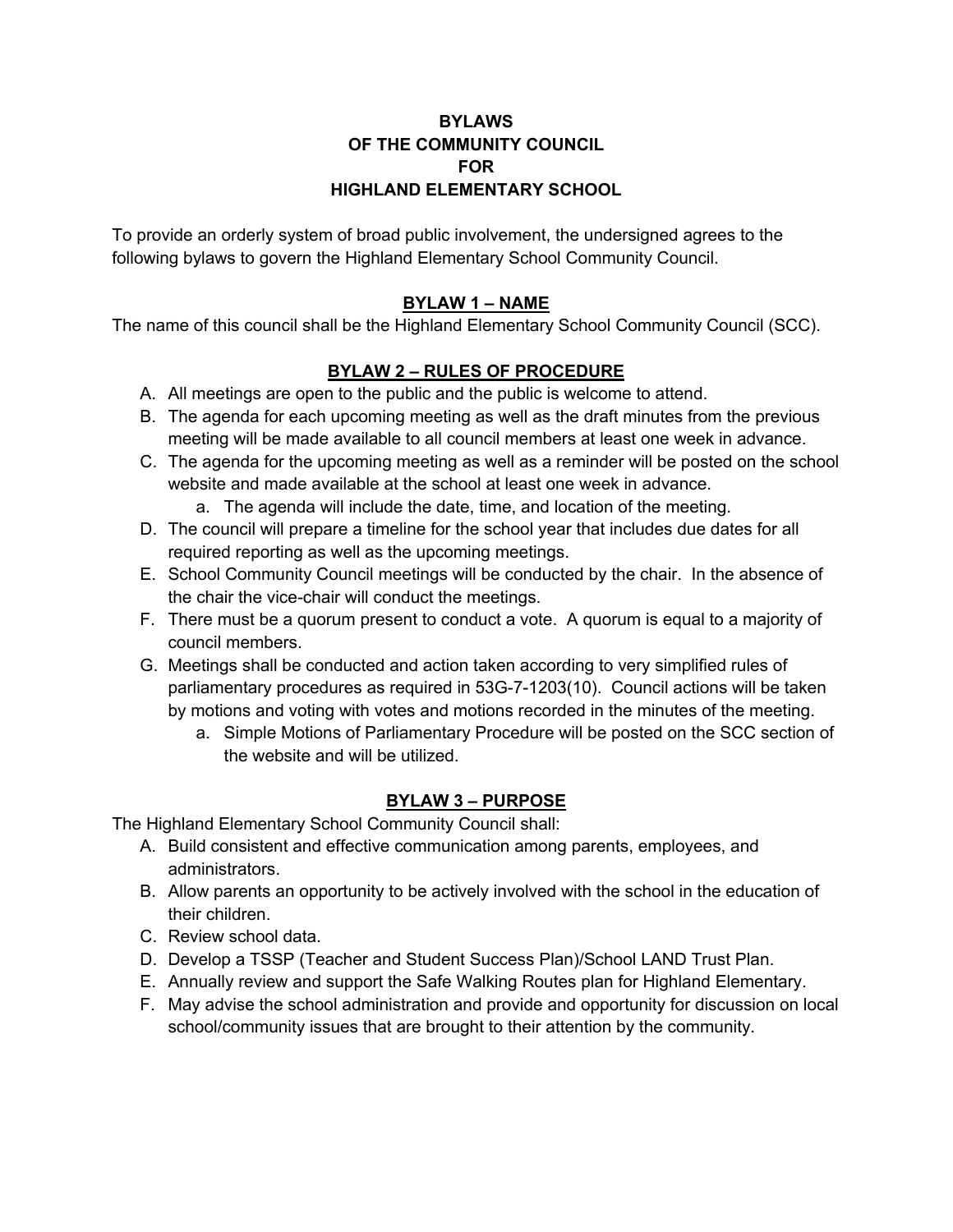## **BYLAW 4 – MEMBERSHIP**

- A. The council consists of the following:
	- a. School principal
	- b. School employees (a minimum of two) with a portion be elected on odd/even years.
	- c. The council must have a two-parent majority (meaning the number of parents must exceed the number of school employees by two) with half being elected on even years and half on odd years.
- B. SCC members' names along with email addresses and/or phone numbers will be available on the website.
- C. A term is two years and begins September 11th.
	- a. Terms should be staggered so that approximately half of the council is up for re-election each year.

# **BYLAW 5 – ELECTIONS**

- A. Faculty/staff members, except the principal, are elected by employees. Those interested notify the principal two weeks prior to election. The principal will serve and fill a faculty/staff position.
- B. Parent members will be elected within the first 30 days of the school year. Parents will be notified at least 10 days in advance of the elections and interested parents who will have a child at the school during the two-year term are encouraged to file with the principal.
- C. When more candidates file for parent positions or staff positions than there are vacancies, the school must hold a formal election.
	- a. Ballots are deposited in a secure ballot box or done via an approved electronic voting site.
- D. Unfilled or vacated positions: Parent Positions will be filled by the parent committee members selecting a parent to fill the position. Faculty/staff positions will be filled by the faculty/staff committee members selecting a faculty/staff person to fill the position.
- E. Elections must be held within the first 30 days of the school year, and be completed by the 35th day.

# **BYLAW 6 – OFFICERS**

- A. The SCC elects a council chairperson from either the parent group or the faculty/staff group.
	- a. The principal is not elected and should not serve as an officer of the council.
	- b. A chair will be elected from the remaining members of the council.
	- c. The council will vote during the first meeting each year for the chair to serve that year.
- B. The SCC also elects a vice-chair to serve for that year.
- C. Non-elected persons may be appointed to sub-committees or task forces to accomplish specific assignments. The work of those groups should be overseen and approved by the elected council members.